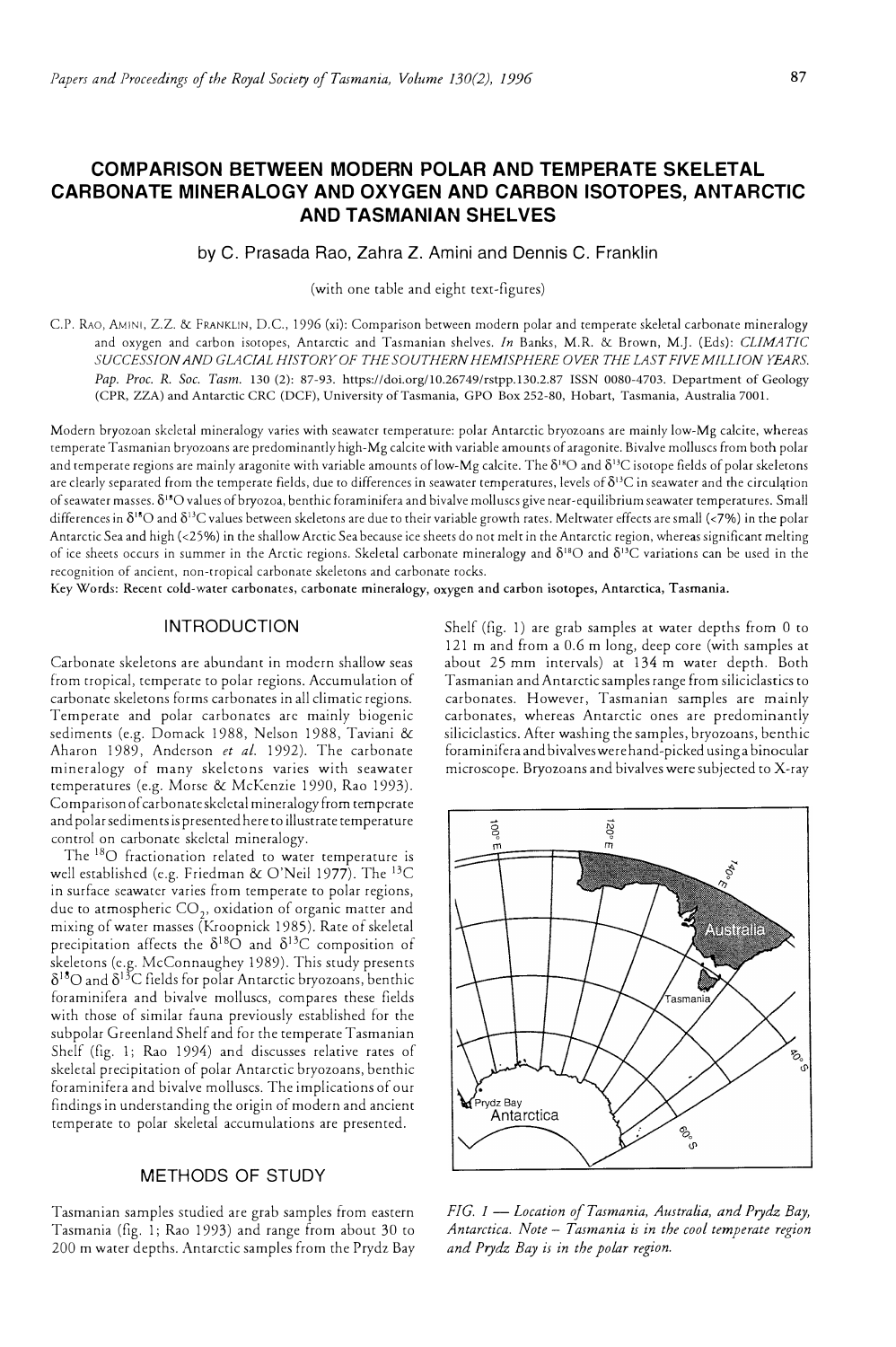diffractometry for carbonate minerals. Skeletons from Tasmania and Antarctica were reacted with 100% anhydrous  $H_3PO_4$  at 25°C. The evolved CO<sub>2</sub> gas was analysed on a VG SIRA series II mass-spectrometer at the University of Tasmania for  $\delta^{18}O$  and  $\delta^{13}C$ , the values being expressed in conventional per mil notation relative to the PDB standard. The precision of data, established from duplicate analysis, is  $\pm 0.1\%$  for both O and C. Data used in this study are from shallow seawater depths (<399 m): bryozoan and bivalve molluscan mineralogy and  $\delta^{18}O$  and  $\delta^{13}C$  values of bryozoans, benthic foraminifera and bivalve molluscs from Antarctica and bivalve molluscs from Tasmania (table 1); <sup>14</sup>C dates obtained from hand-picked fauna and sediments from Prydz Bay (Harris *et al.* 1996);  $\delta^{18}$ O and  $\delta^{13}$ C values of aragonite bivalves from Greenland (Israelson *et al* 1994).

### RADIOCARBON AGES OF ANTARCTIC SEDIMENTS

The 14C datesof17 grab samples from Prydz Bay range from 2470 to 140 yr BP. Two dates are from cores (GC03) are 4314 ± 96 yr BP at 0.15 cm and  $8030 \pm 100$  yr BP at 0.55 to 0.57 m. In Antarctica, many living marine organisms yield older <sup>14</sup>C ages — up to 1770 yr BP (Stuiver et al. 1981)  $-$  because the  $^{14}$ C reservoir effect is pronounced around Antarctica (Harris *et al.* 1996). All these ages firmly establish that the Antarctic sediments studied here were deposited during the Late Holocene.

### CARBONATE MINERALOGY

X-ray diffractometric analyses indicate that Antarctic bryozoans are calcites with a predominance of low-Mg calcite (<5% mole %  $MgCO<sub>3</sub>$ ) relative to high-Mg calcite (>5 mole %  $MgCO<sub>3</sub>$ ; fig. 2), whereas temperate Tasmanian bryozoans (Rao 1993) are mainly high-Mg calcite with variable amounts of aragonite up to 90% (fig. 2). Bivalve molluscs from Antarctica and Tasmania are mainly aragonite with variable amounts of calcite up to 90% (fig. 3). The type of calcite in bivalve molluscs is low-Mg calcite. X-ray dspacings of Antarctic bryozoan calcite reveal that mole% Mg in this calcite ranges from about 1 to 8% with most being less than 5% (fig. 2). Experimental studies on abiotic calcite demonstrate that mole%  $MgCO<sub>3</sub>$  decreases with decreasing seawater temperatures (fig. 4; KInsman & Holland 1969, Fuchtbauer & Hardie 1976, Mucci 1987, Burton & Walter 1991). Comparison of bryozoan mole%  $MgCO<sub>3</sub>$ , obtained from X-ray d-spacings, and temperatures, calculated from  $\delta^{18}$ O values of bryozoans, shows that the calcite mineralogy and mole%  $MgCO<sub>3</sub>$  of bryozoans vary with seawater temperatures, as do those of abiotic calcites. The low-Mg calcite bryozoans mainly grow in cold  $(-2^{\circ}C)$  Antarctic seawater and predominantly high-Mg calcite bryozoans grow in cool ( $7^{\circ}-13^{\circ}$ C) temperate Tasmanian shelf water (fig. 4).

## OXYGEN AND CARBON ISOTOPES

The  $\delta^{18}$ O values of polar Antarctic bryozoans (2.89–4.17), benthic foraminifera (2.89-4.20) and bivalve molluscs (3.41- 5.01) are more positive than those of similar fauna from the temperate Tasmanian Shelf (fig.5). In contrast to  $\delta^{18}O$  values,  $\delta^{13}$ C values of polar Antarctic bryozoans (-0.15 to 1.93), benthic foraminifera  $(-0.71$  to 1.30) and bivalve molluscs  $(-1.07 \text{ to } 1.72)$  overlap and extend to lower values compared with similar skeletons from the temperate Tasmanian Shelf (fig. 5). Both Tasmanian and Antarctic isotope fields are below the temperature equilibrium lines of calcite and aragonite equilibrium with surface seawater (Rao 1993), because these non-tropical carbonates are in equilibrium with bottom seawater. High positive  $\delta^{18}O$ values and lack of negative  $\delta^{18}O$  values on Antarctic skeletons indicate that melt-water dilution is minimal in the samples studied, as expected (Taviani & Aharon 1989, Taviani *et al.*  1993).

The  $\delta^{18} \mathrm{O}$  values of Antarctic and Tasmanian fauna are related to seawater temperatures, which can be calculated with <sup>18</sup>O thermometry. These calculated temperature ranges (fig. 5) are similar for bryozoa ( $-3^{\circ}$  to  $3^{\circ}$ C), benthic foraminifera ( $-3^{\circ}$  to  $3^{\circ}$ C) and bivalve molluscs ( $-3^{\circ}$  to  $5^{\circ}$ C). Since the average Antarctic seawater temperature is approximately  $-2^{\circ}C$  (actually  $-1.98^{\circ}$  to  $-1.87^{\circ}C$ ), equilibrium  $\delta^{18}O$  lines are drawn for calcite and aragonite at  $-2$ °C, using  $\delta^{18}O$  equations of calcite and aragonite mollusca (Grossman & Ku 1986). Eighty percent of bryozoan  $\delta^{18}O$  values fall on the low-Mg calcite equilibrium line at  $-2^{\circ}\text{C}$  (fig. 5A), confirming that bryozoan  $\hat{\delta}^{18}\text{O}$ values are reliable indicators of seawater temperatures. Bryozoans that indicate warmer temperatures than  $-2^{\circ}$  are high-Mg calcite. Benthic foraminifera  $\delta^{18}O$  values fall on the low-Mg calcite equilibrium line at  $-2$ °C and deviate to lower  $\delta^{18}$ O values (fig. 5B), thus indicating relatively warmer seawater temperatures. Bivalve mollusca  $\delta^{18}O$  values fall at the edge of the aragonite equilibrium line at  $-2$ °C and deviate to lower values (fig. 5C), thus indicating relatively warmer seawater temperatures. The low-Mg calcite equilibrium line at-2°C dissects the bivalve mollusca isotope field, due to the occurrence of variable amounts of low-Mg calcite in bivalve molluscs (fig. 5C). Antarctic bivalve molluscs *(Adamussium colbecki* and *Laternula elliptica)were*  demonstrated to show different  $\delta^{18}O$  values in various parts of the skeletons (Barrera *et al* 1994), which should be the case for crushed bulk bivalves analysed in this study. Despite this apparent variation in  $\delta^{18}O$  values in different parts of the shell, the Antarctic bulk bivalve molluscs provide near equilibrium isotopic estimates of seawater temperatures (Barrera *et al 1994).* 

 $\delta^{18}$ O values of Antarctic bivalves are much higher than those of bivalves from shallow (<30 m) depths in the Arctic Sea around Greenland (fig. 6). Though measured seawater temperatures around Greenland are very cold and range from  $-1.8^{\circ}$  to 1°C, the temperatures calculated from  $\delta^{18}O$ values of bivalves give anomalously warm temperatures ranging from 9° to 21° C. These high temperatures are due to strong meltwater dilution of up to 25% (fig. 6) that reduces the  $\delta^{18}O$  of seawater from 0 to -9%0 SMOW (fig. 7), because measured meltwater  $\delta^{18}O$  values around Greenland are around -38%0 SMOW. The temperatures warmer than  $-1.8$ °C, obtained from some bryozoans, benthic foraminifera and bivalves from Antarctica, are possibly due to small amounts  $\left\langle \langle 7\% \rangle \right\rangle$  of meltwater. This amount of meltwater around Antarctica is calculated from the most negative  $\delta^{18}O$  value of 2.9‰ and a carbonate– water fractionation factor ( $\Delta^{18}$ O) of 35‰ at -2°C (Rao & Green 1982).

 $\delta^{18}$ O values lower than equilibrium lines of low-Mg calcite and aragonite at  $-2^{\circ}C$  in all fauna are probably due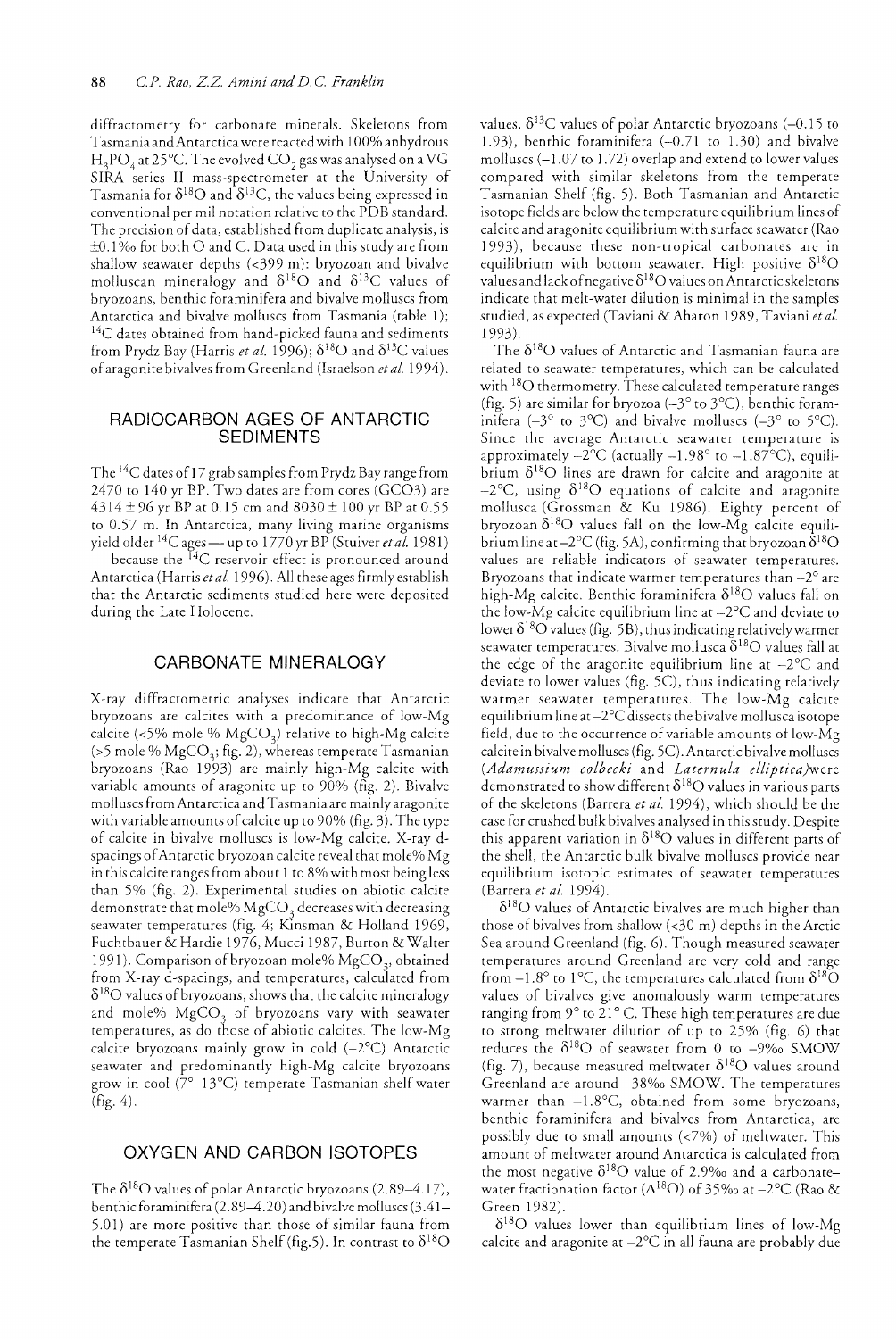

*FIG.* 2 – *Calcite d-spacing versus relative percentages of caLcite and aragonite. Note* - *poLar bryozoans /rom Antarctica are mainly low-Mg calcite with minor high-Mg calcite without aragonite, whereas Tasmanian bryozoans are mainly high-Mg calcite with minor low-Mg calcite and variable amounts of*  aragonite. Mole % MgCO<sub>3</sub> shown is based on calcite d*spacings.* 



fIG. 3 - *ReLative percentages of calcite and aragonite* In *bivalve molluscs /rom Antarctica and Tasmania. Note* - *bivaLve molluscs from both Antarctica and Tasmania are*  predominantly aragonite with variable amounts of calcite, *which is low-Mg calcite.* 



*FIG.*  $4 -$  *Mole %*  $MgCO<sub>3</sub>$  *in calcite and seawater temperatures. Note -- mole% MgCO<sub>3</sub> in calcite decreases with decreasing seawater temperatures both in experimental studies on abiotic calcite (Kinsman* & *Holland* 1969, *Fuchtbauer* & *Hardie* 1976, *Mucci* 1987, *Burton* & *Wfllter* 19\_91) *and in bryozoans /rom Antarctica and Tasmania.* 



*FIG.*  $5 - \delta^{18}O$  and  $\delta^{13}C$  fields of bryozoa (A), benthic *flraminiftra (B), bivalve molluscs (C), and composite fields of skeletons (D) /rom Tasmania and Antarctica. Surface equilibrium calcite and aragonite lines (Rao* 1993) *and seawater temperatures obtained /rom* 8180 *values of calcite and aragonite and 8*13*C in atmosphere. 8*13*C values in surfoce seawater off Tasmania (2.5%0) and Antarctica* (J *%0) vary (Kroopnick et al. 1977, Kroopnick 1985). Note - the isotope fields of polar skeletons are clearly separated /rom temperate ones, due to diffirences in seawater temperatures, 8*13*C in seawater and the circulation of seawater masses. See text for details.*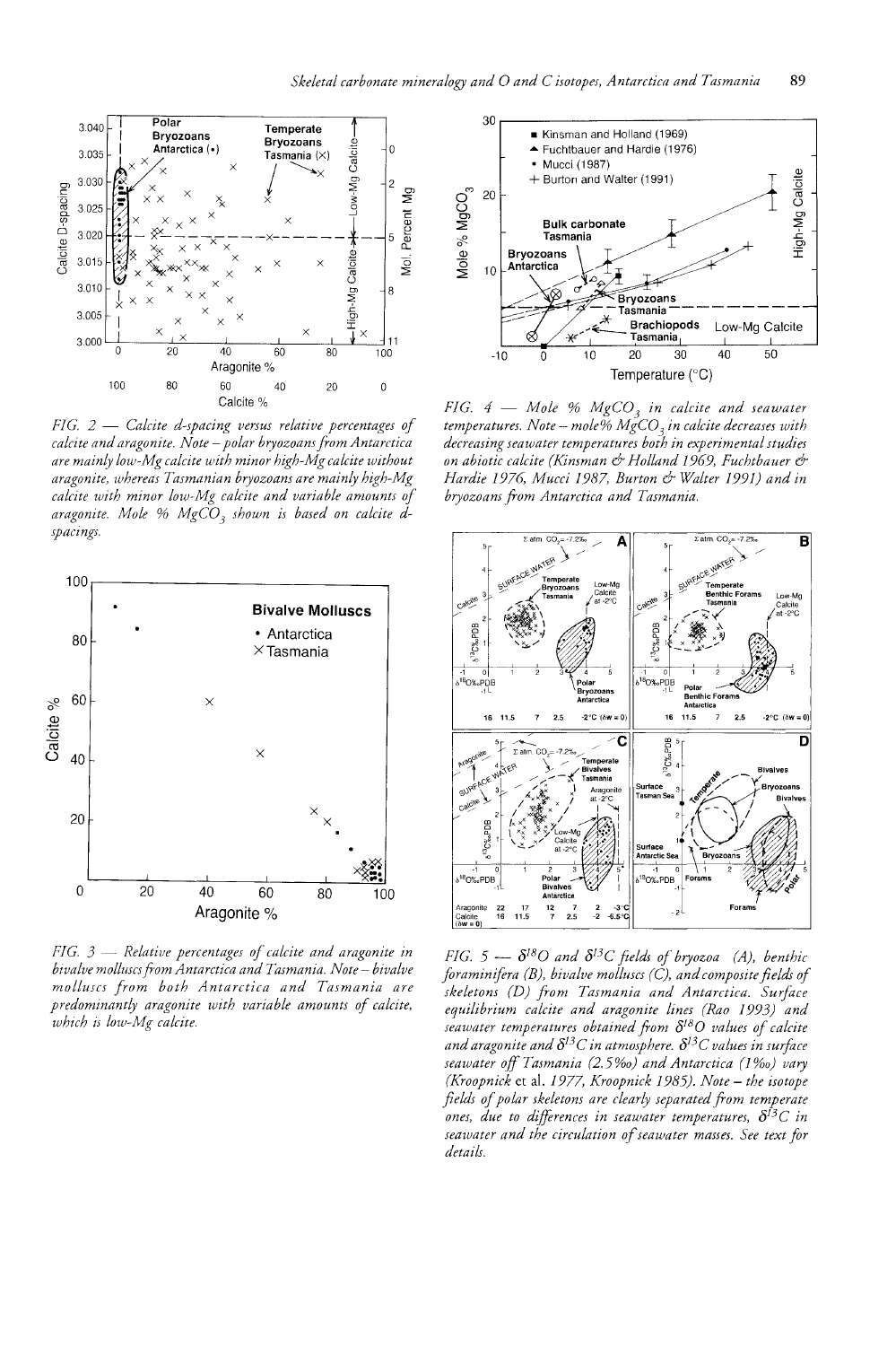|                      |                          | Antarctica       |                  |                  |                  |                           |                  |                      |      |                           |                  |                           |
|----------------------|--------------------------|------------------|------------------|------------------|------------------|---------------------------|------------------|----------------------|------|---------------------------|------------------|---------------------------|
|                      |                          |                  | <b>Bivalves</b>  |                  | Bryozoans        | Foraminifera<br>Bryozoans |                  | <b>Bivalves</b>      |      |                           |                  |                           |
| Sample No            | Depth, m                 | $\partial^{13}C$ | $\partial^{18}O$ | $\partial^{13}C$ | $\partial^{18}O$ | $\partial^{13}C$          | $\partial^{18}O$ | Calcite<br>d-Spacing | $\%$ | Calcite Aragonite<br>$\%$ | $\%$             | Calcite Aragonite<br>$\%$ |
| 93009                | Grab 98                  |                  |                  |                  |                  | 0.303                     | 3.897            |                      |      |                           |                  |                           |
| 93031C               | Grab 101                 |                  |                  |                  |                  | 0.142                     | 3.933            |                      |      |                           |                  |                           |
| 93035                | Grab<br>88               |                  |                  |                  |                  | 0.133                     | 4.122            |                      |      |                           |                  |                           |
| 93036 A              | Grab<br>69               |                  |                  | $-0.152$         | 3.202            | 0.236                     | 4.132            | 3.019                | 100  | 0                         |                  |                           |
| 93037                | Grab 95                  |                  |                  |                  |                  | $-0.082$                  | 3.958            |                      |      |                           |                  |                           |
| 93038C               | Grab 110                 | 0.764            | 3.67             | 1.135            | 3.036            | $-0.336$                  | 3.865            | 3.012                | 100  | $\boldsymbol{0}$          | 90               | 10                        |
| 93040                | Grab 85                  | 0.841            | 3.407            | 0.757            | 2.89             | 0.028                     | 3.945            | 3.015                | 100  | $\boldsymbol{0}$          | 84               | 16                        |
| 93058                | Grab<br>38               | 0.936            | 3.502            |                  |                  | $-0.273$                  | 3.72             |                      |      |                           |                  |                           |
| 93099                | Grab<br>-26              |                  |                  |                  |                  | $-0.169$                  | 3.56             |                      |      |                           |                  |                           |
| 93102                | Grab<br>21               | $-0.8$           | 3.75             |                  |                  |                           |                  |                      |      |                           |                  |                           |
| 93103                | 21<br>Grab               |                  |                  |                  |                  | $-0.715$                  | 2.858            |                      |      |                           |                  |                           |
| 93104                | Grab 33                  | 0.307            | 4.361            |                  |                  | 0.338                     | 3.965            |                      |      |                           | 7                | 93                        |
| 93108                | Grab<br>30               |                  |                  |                  |                  | 1.304                     | 3.529            |                      |      |                           |                  |                           |
| 93132                | Grab<br>76               |                  |                  |                  |                  | $-0.693$                  | 3.34             |                      |      |                           |                  |                           |
| JMW3                 | Grab<br>5                | 0.909            | 4.179            |                  |                  | 0.67                      | 4.022            |                      |      |                           |                  |                           |
| JMW <sub>6</sub>     | Grab<br>5                | 0.974            | 4.264            |                  |                  | $-0.03$                   | 3.991            |                      |      |                           | 16               | 84                        |
| Bivalve 1            | Grab<br>$\mathbf{0}$     | 1.528            | 4.227            |                  |                  |                           |                  |                      |      |                           | $\mathbf 0$      | 100                       |
| Bivalve <sub>2</sub> | Grab<br>$\mathbf{0}$     | 1.255            | 4.303            |                  |                  |                           |                  |                      |      |                           | $\overline{0}$   | 100                       |
| Bivalve 3            | Grab<br>$\mathbf{0}$     | 1.659            | 4.268            |                  |                  |                           |                  |                      |      |                           |                  |                           |
| Bivalve 4            | Grab<br>$\theta$         | 1.802            | 4.222            |                  |                  |                           |                  |                      |      |                           | $\boldsymbol{0}$ | 100                       |
| Bivalve 5            | $\mathbf{0}$<br>Grab     | 1.29             | 4.176            |                  |                  |                           |                  |                      |      |                           | $\boldsymbol{0}$ | 100                       |
| Bivalve 6            | Grab<br>$\mathbf{0}$     | 1.319            | 4.092            |                  |                  |                           |                  |                      |      |                           | $\overline{0}$   | 100                       |
| Bivalve Lat 1        | Grab<br>$\mathbf{0}$     | 1.349            | 4.398            |                  |                  |                           |                  |                      |      |                           |                  |                           |
| Bivalve Lat 2        | $\boldsymbol{0}$<br>Grab | 1.719            | 4.452            |                  |                  |                           |                  |                      |      |                           |                  |                           |
| Bivalve Lat 3        | Grab<br>$\bf{0}$         | 1.351            | 4.193            |                  |                  |                           |                  |                      |      |                           |                  |                           |
| Bivalve Lat 4        | Grab<br>$\mathbf 0$      | 1.497            | 4.409            |                  |                  |                           |                  |                      |      |                           |                  |                           |
| Gco3-12.5cm          | Core 134                 |                  |                  | 1.216            | 3.793            | 1.072                     | 3.462            |                      |      |                           |                  |                           |
| Gco3-15cm            | Core 134                 | 0.576            | 4.065            | 1.934            | 4.166            | 1.183                     | 3.682            |                      |      |                           |                  |                           |
| Gco3-17.5cm          | Core 134                 |                  |                  | 1.686            | 4.073            | 1.038                     | 3.676            | 3.028                | 100  | $\theta$                  |                  |                           |
| Gco3-20cm            | Core 134                 | $-1.07$          | 3.744            | 1.676            | 4.055            | 0.353                     | 3.644            | 3.032                | 100  | $\mathbf{0}$              |                  |                           |
| Gco3-22.5cm          | Core 134                 |                  |                  | 1.826            | 4.17             | 0.559                     | 3.613            |                      |      |                           |                  |                           |
| Gco3-25cm            | Core 134                 |                  |                  | 1.646            | 3.914            | $-0.795$                  | 3.572            |                      |      |                           |                  |                           |
| Gco3-27.5cm          | Core 134                 |                  |                  | 1.584            | 4.048            | 0.366                     | 3.562            | 3.029                | 100  | $\bf{0}$                  |                  |                           |
| Gco3-30cm            | Core 134                 |                  |                  | 1.665            | 3.904            | 0.82                      | 3.614            | 3.03                 | 100  | $\bf{0}$                  |                  |                           |
| Gco3-32.5cm          | Core 134                 | $-0.07$          | 5.011            | 1.155            | 3.902            | 0.604                     | 3.717            | 3.03                 | 100  | $\mathbf{0}$              |                  |                           |
| Gco3-35cm            | Core 134                 |                  |                  | 1.264            | 4.105            | 0.393                     | 3.636            | 3.026                | 100  | $\mathbf 0$               |                  |                           |
| Gco3-37.5cm          | Core 134                 | 0.038            | 4.432            | 1.536            | 4.107            | 0.435                     | 3.651            | 3.023                | 100  | $\boldsymbol{0}$          |                  |                           |
| Gco3-40cm            | Core 134                 |                  |                  | 0.623            | 4.033            | $-0.039$                  | 3.696            | 3.029                | 100  | $\mathbf{0}$              |                  |                           |
| Gco3-42.5cm          | Core 134                 |                  |                  | 1.382            | 4.129            | $-0.033$                  | 3.846            | 3.029                | 100  | $\boldsymbol{0}$          |                  |                           |
| Gco3-45cm            | Core 134                 |                  |                  | 0.774            | 4.085            | 0.087                     | 3.959            | 3.026                | 100  | $\bf{0}$                  |                  |                           |
| Gco3-47.5cm          | Core 134                 |                  |                  | 1.082            | 4.11             | 0.122                     | 3.799            | 3.027                | 100  | $\mathbf{0}$              |                  |                           |
| Gco3-50cm            | Core 134                 |                  |                  | 1.025            | 4.075            | 0.07                      | 3.777            | 3.02                 | 100  | $\mathbf{0}$              |                  |                           |
| Gco3-52.5cm          | Core 134                 |                  |                  | 0.863            | 3.657            | 0.548                     | 4.198            | 3.022                | 100  | $\boldsymbol{0}$          |                  |                           |
| Gco3-55cm            | Core 134                 | 0.052            | 4.318            | 1.401            | 4.089            | $-0.514$                  |                  |                      |      | $\mathbf{0}$              |                  |                           |
| Gco3-57.5cm          | Core 134                 |                  |                  | 1.567            | 3.987            | 0.007                     | 3.731            | 3.027                | 100  | $\overline{0}$            |                  |                           |
|                      |                          |                  |                  |                  |                  |                           | 3.825            | 3.028                | 100  |                           |                  |                           |

TABLE 1  $\delta^{18}$ O and  $\delta^{13}$ C values\* of bivalves, bryozoans and foraminifera from Prydz Bay, Antarctica and  $\delta^{18}O$  and  $\delta^{13}C$  values of bivalves from eastern Tasmania

\* X-ray diffraction data pertaining to calcite d-spacing and relative per cent of calcite and aragonite of bryozoans and bivalves from Prydz Bay, Antarctica, and bivalves from eastern Tasmania.

to variable rates of skeletal precipitation. Equilibrium  $\delta^{18}O$  than bryozoans. In Tasmania, temperate benthic foramvalues occur at slow rates of skeletal precipitation, and inifera  $\delta^{18}O$  values are lower than those of bryozoans in the disequilibrium  $\delta^{18}O$  values at faster rates (McConnaughey same samples, due to benthic foraminifera forming at a 1989, Rao 1994). Since  $\delta^{18}O$  values of most Antarctic faster rate than bryozoans (Rao 1994). bryozoans are in equilibrium with seawater temperatures of Experimental studies indicate abiotic calcite  $\delta^{13}C$  values around  $-2^{\circ}$ C, and  $\delta^{18}$ O values of most Antarctic benthic are inversely related to the rate of calcite formation (Turner foraminifera and bivalve molluscs are in slight 1982). The  $\delta^{13}C$  values of Antarctic bryozoans are higher disequilibrium with an average temperature of  $-2^{\circ}C$ , it than those of benthic foraminifera and bivalve molluscs appears that Antarctic bryozoan skeletons formed at a slow (fig. 8), due to the slower rate of bryozoan skeletal precipirate. In contrast,  $\delta^{18}O$  values of benthic foraminifera and tation than of benthic foraminifera and bivalve molluscs.

bivalve mollucs suggests that they formed at a faster rate Since the percentile distribution curves of  $\delta^{13}C$  of benthic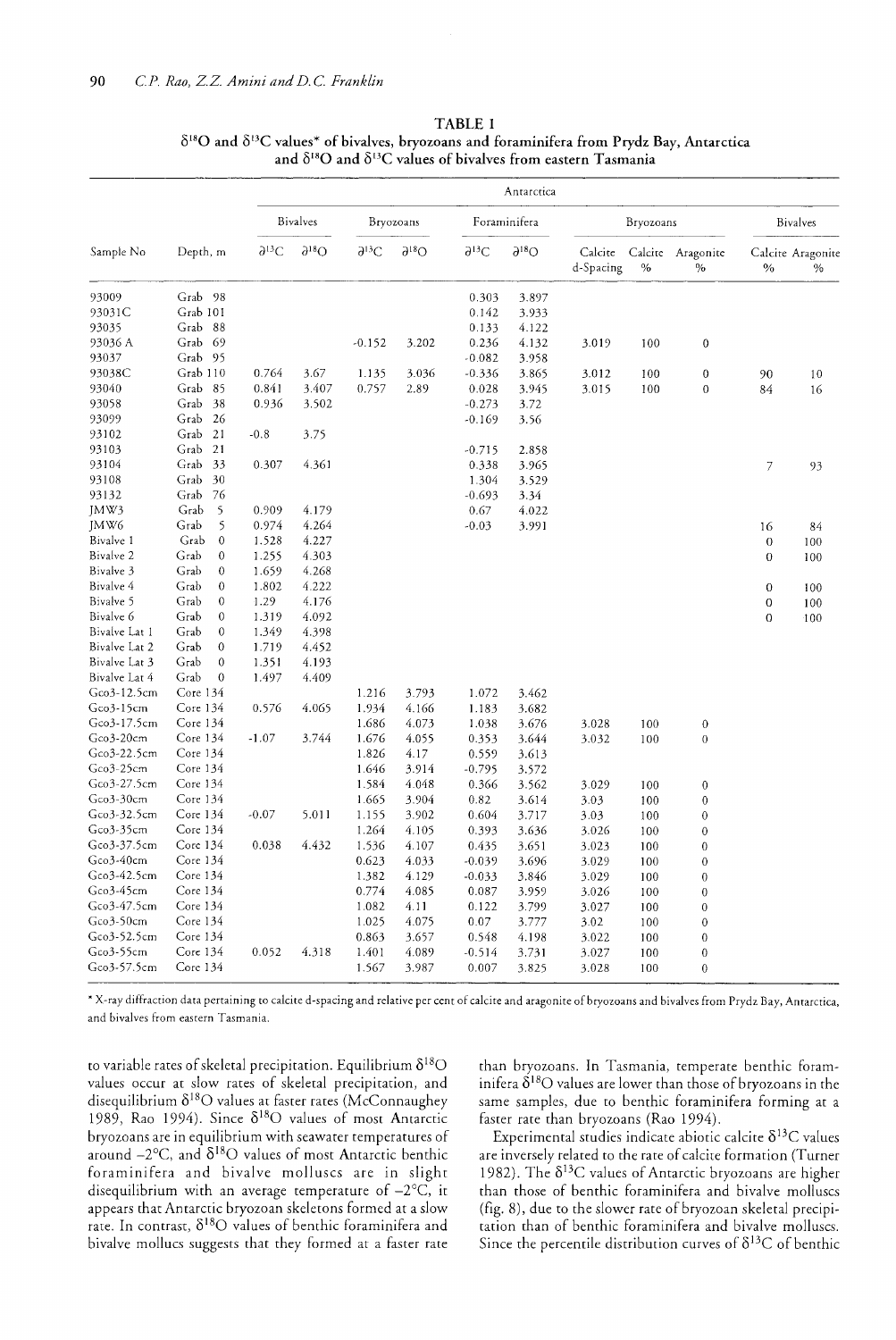| Table 1 cont. |  |  |
|---------------|--|--|
|---------------|--|--|

|         |          | Tasmania                |                  |                |                           |  |  |  |  |
|---------|----------|-------------------------|------------------|----------------|---------------------------|--|--|--|--|
|         |          | <b>Bivalves</b>         |                  |                |                           |  |  |  |  |
| Samples | Depth, m | $\partial^{13}\text{C}$ | $\partial^{18}O$ | $\%$           | Calcite Aragonite<br>$\%$ |  |  |  |  |
| 2000    | 106      | 2.315                   | 1.655            |                |                           |  |  |  |  |
| 2001    | 184      | 2.887                   | 1.66             |                |                           |  |  |  |  |
| 2003    | 45       | 1.236                   | 1.429            |                |                           |  |  |  |  |
| 2004    | 42       | 0.817                   | 0.796            |                |                           |  |  |  |  |
| 2006    | 18       | 1.05                    | 0.8              | 0              | 100                       |  |  |  |  |
| 2007    | 24       | 1.361                   | 0.729            | $\theta$       | 100                       |  |  |  |  |
| 2010    | 16       | 1.613                   | 2.123            |                |                           |  |  |  |  |
| 2011    | 14       | 1.482                   | 0.973            |                |                           |  |  |  |  |
| 2013    | 88       | 2.325                   | 1.565            |                |                           |  |  |  |  |
| 2014    | 70       | 1.8                     | 1.475            |                |                           |  |  |  |  |
| 2015    | 28       | 2.747                   | 1.149            |                |                           |  |  |  |  |
| 2016    | 64       | 2.684                   | 1.295            |                |                           |  |  |  |  |
|         |          | 2.863                   | 2.284            |                |                           |  |  |  |  |
| 2017    | 205      |                         |                  |                |                           |  |  |  |  |
| 2018    | 104      | 2.103                   | 1.616            |                |                           |  |  |  |  |
| 2020    | 100      | 2.436                   | 1.716            |                |                           |  |  |  |  |
| 2021    | 73       | 2.417                   | 1.522            | 43             | 57                        |  |  |  |  |
| 2024    | 53       | 1.423                   | 1.548            |                |                           |  |  |  |  |
| 2025    | 33       | 2.376                   | 1.625            | $\theta$       | 100                       |  |  |  |  |
| 2026    | 60       | 1.514                   | 1.506            | $\overline{0}$ | 100                       |  |  |  |  |
| 2027    | 84       | 2.797                   | 1.751            | 24             | 76                        |  |  |  |  |
| 2028    | 128      | 3.008                   | 1.603            |                |                           |  |  |  |  |
| 2033    | 31       | 2.297                   | 1.377            | 0              | 100                       |  |  |  |  |
| 2034    | 71       | 1.723                   | 1.396            | 19             | 81                        |  |  |  |  |
| 2043    | 60       | 2.184                   | 1.297            |                |                           |  |  |  |  |
| 2044    | 60       | 2.099                   | 1.168            |                |                           |  |  |  |  |
| 2047    | 33       | 1.277                   | 1.821            |                |                           |  |  |  |  |
| 2049    | 62       | 2.097                   | 1.379            |                |                           |  |  |  |  |
| 2050    | 82       | 1.858                   | 1.605            |                |                           |  |  |  |  |
| 2051    | 399      | 2.497                   | 2.308            |                |                           |  |  |  |  |
| 2052    | 113      | 3.244                   | 1.809            | 60             | 40                        |  |  |  |  |
| 2054    | 161      | 3.415                   | 2.771            |                |                           |  |  |  |  |
| 2055    | 62       | 2.2                     | 1.994            |                |                           |  |  |  |  |
| 2056    | 121      | 2.622                   | 1.744            |                |                           |  |  |  |  |
| 2057    | 146      | 2.713                   | 1.824            |                |                           |  |  |  |  |
| 2059    | 175      | 2.575                   | 1.736            |                |                           |  |  |  |  |
| 2060    | 84       | 1.971                   | 1.418            |                |                           |  |  |  |  |
| 2061    | 128      | 2.168                   | 1.574            |                |                           |  |  |  |  |
| 2062    | 148      | 2.281                   | 1.541            |                |                           |  |  |  |  |
| 2064    | 154      | 2.741                   | 1.857            |                |                           |  |  |  |  |
| 2065    | 95       | 3.021                   | 1.811            |                |                           |  |  |  |  |
| 2066    | 104      | 2.75                    | 1.535            |                |                           |  |  |  |  |
| 2067    | 124      | 2.854                   | 1.62             |                |                           |  |  |  |  |
| 2068    | 168      | 3.574                   | 1.932            |                |                           |  |  |  |  |
| 2076    | 108      | 2.834                   | 1.678            | 0              | 100                       |  |  |  |  |
| 2077    | 97       | 2.244                   | 1.493            |                |                           |  |  |  |  |



*FIG.*  $6 -$  *Comparison of*  $\delta^{18}O$  *and*  $\delta^{13}C$  *values of bivalves from Antarctic and Greenland waters (Israelson et al. 1994). Note* - *though seawater temperatures in both regions are cold*  (around  $1^{\circ}$  to  $-1.5^{\circ}$ C off Greenland and  $-1.8^{\circ}$ C off *Antarctica), the temperatures determined from* 8180 *values of bivalves are warmer than those measured, due to meltwater effect during the growth of bivalves. See text for details.* 



*FIG.* 7 -- *Salinity versus* <sup>18</sup> <sup>0</sup>*composition of seawater with meltwater dilution around Antarctica, off Greenland and in the North Atlantic Ocean, and in temperate to tropical seas with no meltwater dilution. See text for details.* 

foraminifera and bivalve molluscs overlap (fig. 8), both these faunal elements probably formed at almost equal growth rates. In Tasmania,  $\delta^{13}C$  values of temperate benthic foraminifera are lower than those of bryozoans in the same samples, due to benthic foraminifera forming at a faster rate (Rao 1994).

The  $\delta^{13}$ C values in skeletons depend on  $\delta^{13}$ C in seawater, which ranges up to about 2.5% in shallow seas and to about 0%0 in well-mixed deep seawater (Kroopnick *et al.*  1977, Kroopnick 1985). The difference in  $\delta^{13}$ C values in polar Antarctic skeletons and temperate Tasmanian skeletons (fig. 5D) is due to lower  $\delta^{13}C$  values in polar Antarctic surface seawater (1‰) than in cool temperate Tasmanian surface seawater (2.5%0; Kroopnick *et at.* 1977). The  $\delta^{13}$ C values in tropical surface seawater are around 2%0 and change laterally, depending on depositional environments, to lower values by as much as 4‰, due to evaporation, freshwater discharge and CaCO<sub>3</sub> withdrawal (Patterson & Walter 1994). In non-tropical shallow seas, evaporation of seawater is too low to cause significant shifts in  $\delta^{13}$ C values. Freshwater input from rivers is minimal in the Tasman Sea (e.g. Rao & Huston 1995). Only small amounts of meltwater are added to the Antarctic waters, because Antarctica is the driest continent and the atmospheric temperatures are not warm enough to melt ice appreciably. As for  $\delta^{18}O$ ,  $\delta^{13}C$  values of these marine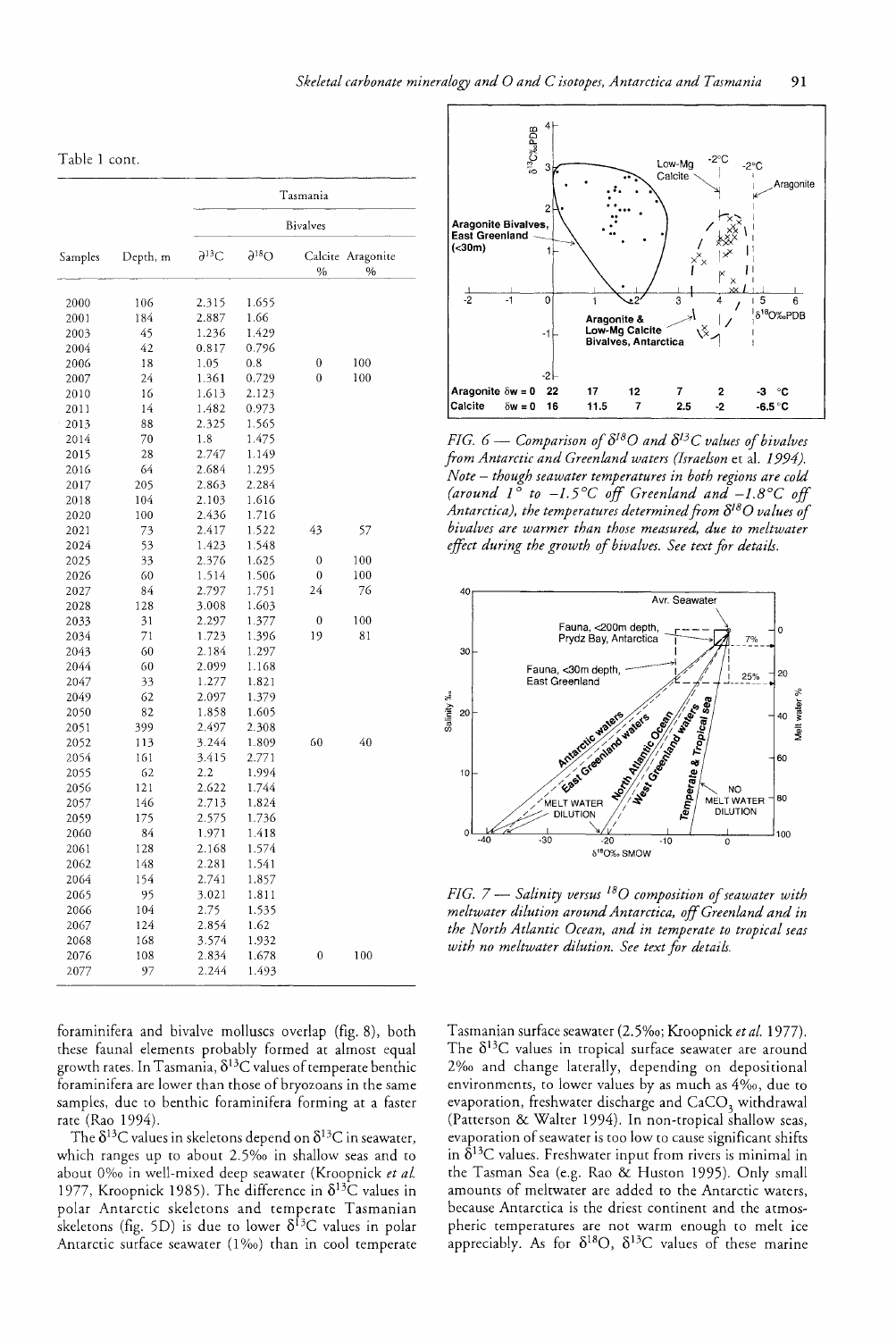

*FIG.* 8 — *Percentile distribution of*  $\delta^{13}$ *C values in bryozoans, benthic foraminifera and biuaive molluscs foom samples that contain all these three skeletons. Note – the*  $\delta^{13}C$  *distribution curue of bryozoans is above those of benthic foraminifera and bivalve molluscs, due to higher*  $\delta^{13}C$  *values in bryozoans than in other skeletons.* 

waters are not significantly affected by freshwater input. The rate of  $CaCO<sub>3</sub>$  production in non-tropical seas is lower than in tropical seas (Rao 1994) and, thus, the withdrawal of  $\delta^{13}\hat{C}$  from non-tropical seas is too low to significantly decrease  $\delta^{13}C$  values in those seas. Kinetic effects are minimal in non-tropical skeletons (Rao 1993), so the variation in  $\delta^{13}C$  values in skeletons is due to mixing of seawater masses. Lower  $\delta^{13}$ C values in some Antarctic skeletons compared with Tasmanian ones, therefore, arc due to strong mixing of seawater and oxidation of organic matter. In Prydz Bay, physical oceanographic evidence indicates the operation of a large cyclonic effect (Smith *et al.* 1984), and this affects the distribution of fauna and sediment types (Franklin 1993). Carbonates around Antarctica are observed to be preserved in areas of strong upwelling (Domack 1988, Taviani *et al.* 1993). Off Tasmania,  $\delta^{18}O$  and  $\delta^{13}C$  values of skeletons indicate mixing of shelf waters with warm, Coral Sea water in summer, with cold subantarctic water in wimer, and with upwelled cold, deep water all year round (Rao & Huston 1995).

### GEOLOGIC IMPLICATIONS

A significant problem in sedimentary geology is the recognition of ancient non-tropical carbonates. Modern temperate and polar shelf carbonates extend over large areas (e.g. Domack 1988, Nelson 1988), yet anomalously few ancient polar carbonates have been recognised (Rao 1981, Rao & Green 1982). Modern temperate and polar carbonates arc mainly biogenic. Bryozoa, foraminifera and mollusca are the major fauna in non-tropical carbonates (e.g. Nelson 1988). Importantly, many ancient limestones contain abundant bryozoans, foraminifera and molluscs (Wilson 1975). Carbonate mineralogy and elemental and isotopic composition of ancient carbonates suggest extensive nontropical carbonates worldwide (e.g. Rao & Jayawardane 1994). Since bryozoa skeletal mineralogy is dependent on

seawater temperature in modern temperate Tasmanian and polar Antarctic shelves, the original skeletal calcitic mineralogy is imporrant in the recognition of ancient nontropical carbonates and terrigenous clastic sediments that  $\overline{\text{const}}$  skeletons. Heavy  $\delta^{18} \overline{\text{O}}$  values indicate non-tropical or hypersaline environments (Taviani 1991).  $\delta^{18}O$  values of bryozoa, benthic foraminifera and mollusca in non-tropical shallow seas, unaffected by meltwater dilution, give ncarequilibrium seawater temperatures (Rao 1994); thus, these skeletal values can be used in the determination of palaeotemperatures (Taviani & Aharon 1989). Bryozoan  $\delta^{18}O$  values are excellent palaeoclimatic indicators (Rao 1993, Bone & James 1995) because their skeletons form at a slower rate than benthic foraminifera and bivalve molluscs. The differences in  $\delta^{18}O$  and  $\delta^{13}C$  between bryozoans, benthic foraminifera and bivalve mollusca are due to variable growth rates, which determine the relative frequency abundances of skeletons in modern environments (Rao 1994). Similar relationships can occur in the geologic record. In contrast to tropical shallow seas, evaporation rates, freshwater discharge and CaCO, rate of formation are low in temperate and polar shallow seas with minor meltwater dilution. Thus non-tropical skeletal  $\delta^{13}C$  values are due to mixing of seawater masses, oxidation of organic matter and cooler temperatures. Last Glacial carbonates formed around Antarctica have similar  $\delta^{18}O$  and  $\delta^{13}C$  values to modern Antarctic skeletons, because the Pleistocene glacial bank carbonates (>200 m) have not been affected by meltwater dilution (Taviani *etal.* 1993). In regions of strong meltwater dilution, both  $\delta^{18}O$  and  $\delta^{13}C$  values of skeletons will appreciably decrease from original marine values, as in the modern sea off Greenland (Israelson *et al.* 1994), the Canadian Arctic (Hillaire-Marcel 1981) and the polar Permian sea of Tasmania (Rao & Green 1982).

#### ACKNOWLEDGEMENTS

This project is funded by the Australian Antarctic Science Advisory Committee. We thank the Antarctic CRC and AGSO for providing samples, Mike Power and Christine Cook for isotope analysis, Debbie Harding for drafting illustrations and MohammadAdabi, Peter Harris and Andrew McMinn for reading earlier versions of the manuscript. We also thank M. Taviani and an anonymous reviewer for valuable comments.

#### **REFERENCES**

- ANDERSON, J.B., REID, D.E. & TAVIANI, M., 1992: Compositional and geochemical characteristics of Recent biogenic carbonates from the Ross Sea (Antarctica). Mem. Soc. Geol. Italy 46: 561-562.
- BARRERRA, E., TEvEsz, M.].S., CARTER, ].G. & MCCALL, P.L., 1994: Oxygen and carbon isotopic composition of shell microstructure of the bivalve *Laternula elliptica* from Antarctica. *Palaios* 9: 275-287.
- BONE, Y. & JAMES, N.P., 1995: Cool-water bryozoa and stable isotopes. COOL AND COLD-WATER CARBONATE *CONFERENCE ABSTRACTS, VICTORIA, AUSTRALIA.* Geological Society of Australia Specialist Group in Sedimentology: 9-10.
- BURTON, E.A. & WALTER, L.K., 1991: The effects of  $pCO<sub>2</sub>$  and temperature on magnesium incorporation in calcite in